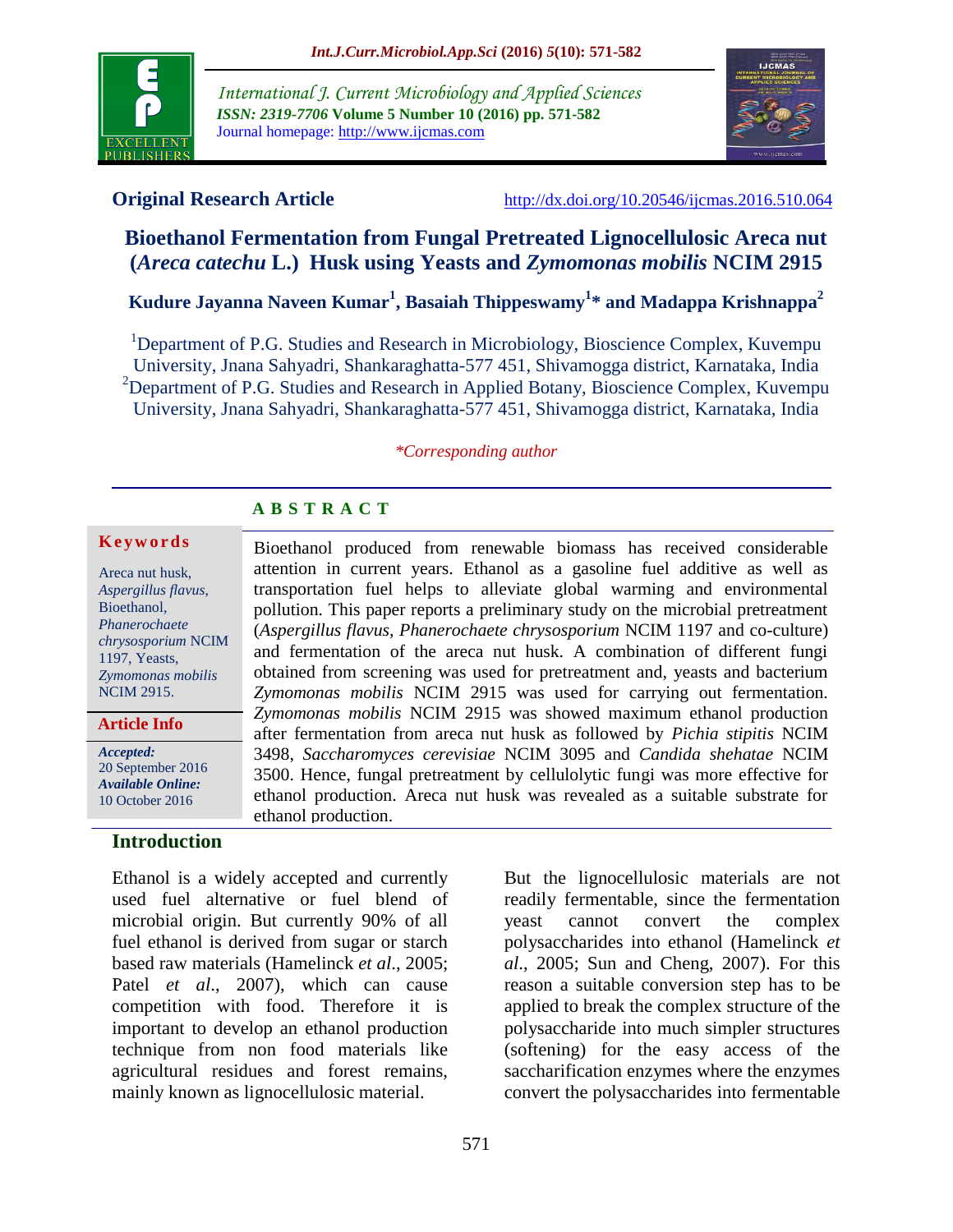sugars (Hendriks and Zeeman, 2009; Moniruzzaman *et al*., 2013).

Areca nut (*Areca catechu* L.) is one of the most important commercial crops in India. In India the cultivation of areca nut is mostly confined to Karnataka, Kerala and Assam in terms of total area under cultivation and production is around 83 percent (Ramappa, 2013). Areca nut popularly known as betel nut or supari is one of the most important plantation crop in Shivamogga district (Narayanamurthy *et al*., 2008). The area under areca nut cultivation has increased more rapidly in Shimoga district as compared to Dakshina Kannada and Uttara Kannada districts, Karnataka state, India (Ramappa and Manjunatha, 2013; Ramappa, 2013). The areca nut husk fibers are predominantly composed of cellulose and varying proportions of hemicelluloses, lignin, pectin and protopection. The total hemicellulose content varies with the development and maturity, the mature husk containing less hemicellulose than the immature ones. The lignin content proportionately increases with the development until maturity (Rajan *et al*., 2005).

The availability of areca husk waste is very high in Shivamogga district due its area and high productivity in this region. Areca nut husk is most abundant renewable energy source that may be considered as potential feed stock for ethanol production by microbial fermentation. There is no report available on ethanol production from areca nut husk.

The major objective of the present investigation was to evaluate the effect of fungal pretreatment on areca nut husk for improved yield of reducing sugar and bioethanol production by yeasts and bacterium *Zymomonas mobilis* NCIM 2915.

The process was carried out by submerged fermentation.

## **Materials and Methods**

## **Study area**

Shivamogga is a [district](http://en.wikipedia.org/wiki/Districts_of_India) in the [Karnataka](http://en.wikipedia.org/wiki/Karnataka) state of [India.](http://en.wikipedia.org/wiki/India) A major part of Shivamogga district lies in the [Malnad](http://en.wikipedia.org/wiki/Malnad) region of the [Western Ghats.](http://en.wikipedia.org/wiki/Western_Ghats) Shimoga lies between the latitudes 13°27' and 14°39' N and between the longitudes 74°38' and 76°04' E at a mean altitude of 640 meters above sea level. As the district lies in the tropical region, rainy season occurs from June to October. The average annual temperature of Shimoga District is around  $26^{\circ}$ C. The average temperature has increased substantially over the years. In some regions of the district; the day temperature can reach  $40^{\circ}$ C during summer. This has led to water crisis and other problems (Figure 1).

## **Collection of areca nut husk**

Areca nut husk was collected from the Shivamogga region, Karnataka state, India during 2010-2014. The sample was brought to the laboratory and was maintained at room temperature for microbiological study.

## **Milling of areca nut husk**

The areca nut husk sample was sun dried for 24 hours in order to remove the moisture content present. And later the Areca nut husk was kept in hot air oven 80 °C for 24- 48hr.Then, the Areca nut husk was completely air dried and the areca nut husk was poured to the milling machine for hammer milling, where the milling was done in order to cut the areca nut husk into small pieces (1mm) (Narayanamurthy *et al*., 2008; Kumar *et al*., 2012a).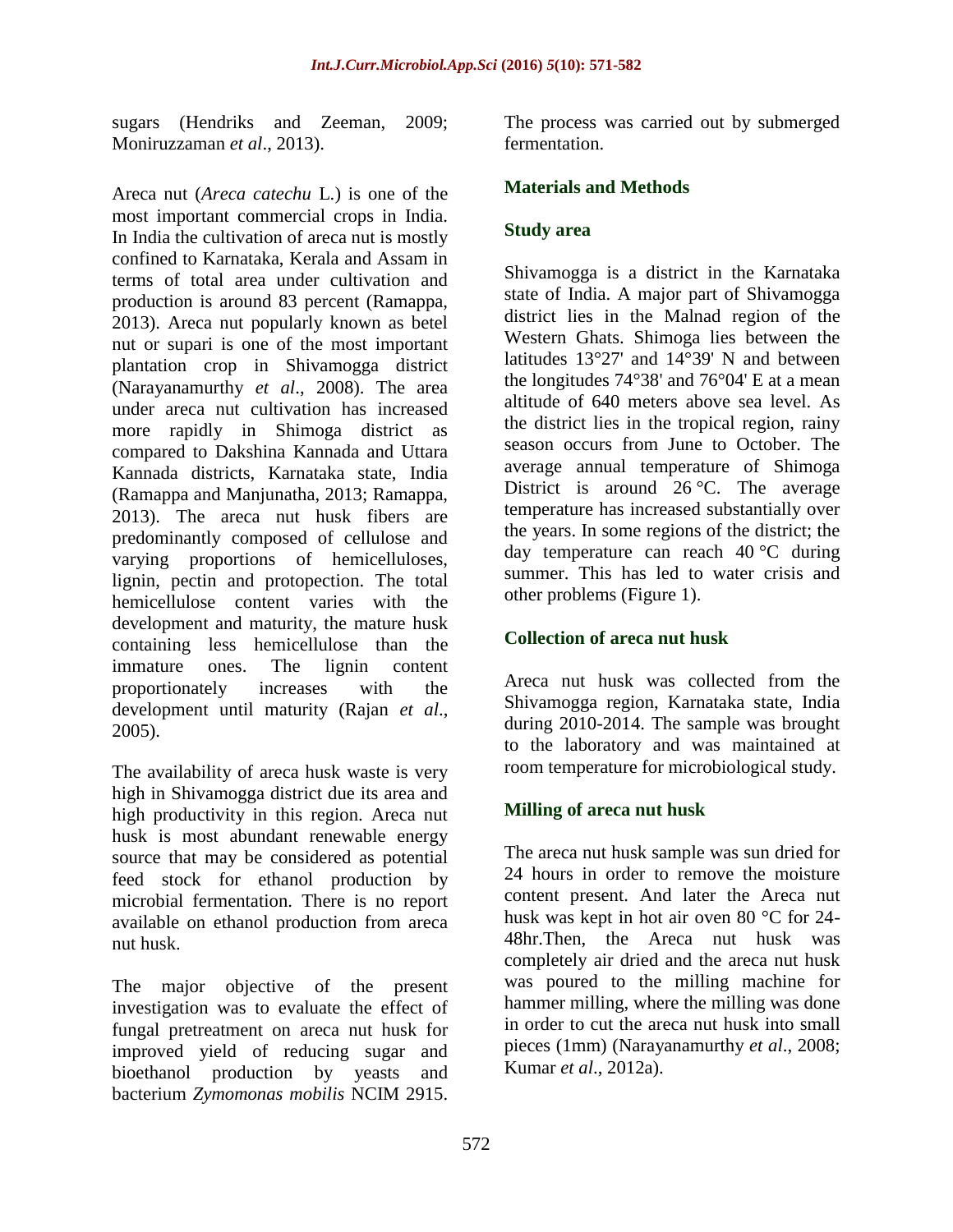## **Selection of fungal species**

The more efficient cellulolytic fungal specie such as *Aspergillus flavus* was isolated from naturally contaminated areca nut husk waste. *Phanerochaete chrysosporium* NCIM 1197 was procured from National Chemical Laboratory (NCL), Pune, India. The cultures were maintained on Potato Dextrose Agar slants and stored at 4°C.

## **Selection of yeast cultures and bacteria**

The standard yeast strains and bacteria used for the fermentation process were *Saccharomyces cerevisiae* NCIM 3095, *Candida shehatae* NCIM 3500, *Saccharomyces uvarum* NCIM 3455, *Pichia stipitis* NCIM 3498, *Schizosaccharomyces pombe* NCIM 3457 maintained on MGYP medium (Composition of MGYP medium: Malt extract 3g, Glucose 10g, Yeast extract 3g, Peptone 5g, Agar 20g, distilled water 1000 mL, Adjust  $p^H$  to 6.4-6.8) and bacterium *Zymomonas mobilis* NCIM 2915 was maintained on nutrient agar with 2% glucose (Composition of nutrient agar: Beef extract 10g, Sodium chloride 5g, Peptone 10g, Glucose 20g, Agar 20g, distilled water 1000 ml, Adjust  $p<sup>H</sup>$  to 7.0–7.5). These yeast cultures and bacteria were procured from the National Chemical Laboratory (NCL), Pune India (Gurav and Geeta, 2007; Kumar *et al*., 2012b).

## **Inoculum preparation**

For inoculum preparation, yeast cultures was grown in YPD broth (Composition of YPD broth: Yeast extract 10g, Peptone 10g, Glucose 50g and Distilled water 1000mL) and bacterium *Zymomonas mobilis* NCIM 2915 was grown in nutrient broth with 2% glucose (Composition of nutrient broth: Beef extract 10g, Sodium chloride 5g, Peptone 10g, Glucose 20g and Distilled water 1000mL) at 30 °C in a rotary shaker

(150 rpm) for 72 hours, harvested by centrifugation, washed three times with sterile distilled water and suspended in sterile water to get  $1x10^6$  cells per mL (Ciani and Ferraro, 1998).

## **Determination of the effect of fungal treatment**

About 10g/lit of each residue was suspended in Mandle's medium and sterilized. Each flask was inoculated with individual fungal isolates. These flasks were incubated at room temperature for five days on an incubator shaker (150rpm). After five days of incubation, mycelium was separated by filtration. The filtrate was centrifuged and supernatant was collected for further studies. The reducing and non-reducing sugar content was determined (Patel, 2008).

## **Optimization of conditions for fungal treatment**

Fungal isolates were cultivated on areca nut husk and optimization of conditions for maximum reducing sugar yield by each isolate was recorded.

## **Incubation temperature**

To find out the optimum temperature for saccharification, each isolates were cultivated in basal salt medium containing 1g of substrate. Incubation was carried out at different temperature (20 to 40  $^{\circ}$ C) in an incubator shaker (150 rpm). Determination of reducing and non-reducing sugar in the culture filtrate was done by DNS method.

## **Medium pH value**

The effect of the pH value was investigated by cultivation of the isolate in media which were adjusted to different pH values from 4 to 8. Media were inoculated and incubated at 30°C in an incubator shaker (150 rpm).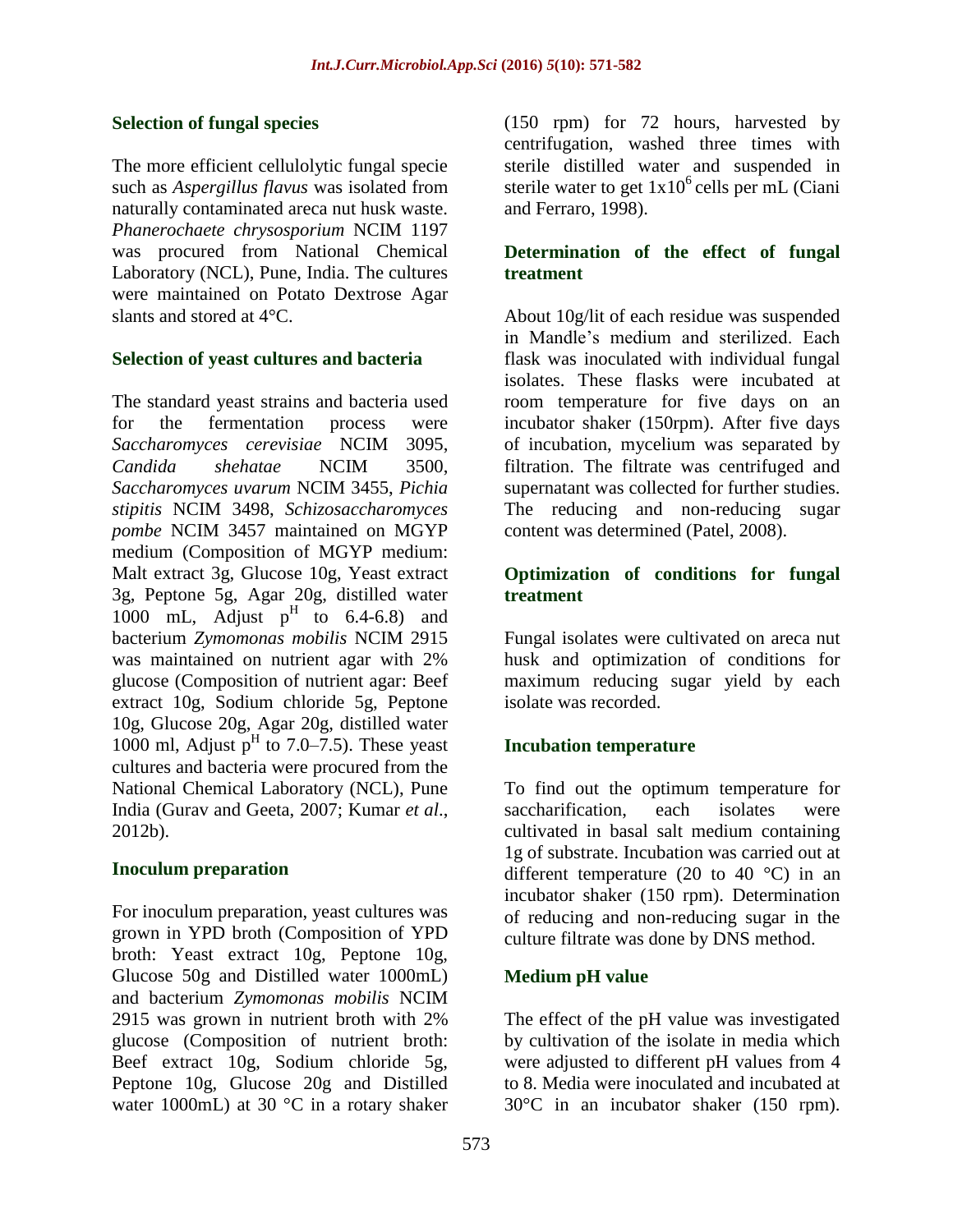Determination of reducing and non– reducing sugar in the culture filtrate was done by DNS method.

### **Incubation time**

Fungal isolates were cultivated on raw material under the optimum conditions of pH and temperature. Every 24 hours sample was taken and reducing sugar, non–reducing sugar content was estimated by DNS method.

### **Separate Hydrolysis and Fermentation (SHF)**

The substrates were initially hydrolyzed by the action of cellulolytic enzymes (fungal treatment) for saccharification. After complete hydrolysis, the fermentation was conducted in separate.

### **Step-1: Saccharification**

Raw material was taken in Mandle's medium and sterilized. Each flask was inoculated with different fungal isolates. These flaks were incubated at 30 °C for 5 days in an incubator shaker (150 rpm). After five days mycelium was separated by filtration.

## **Step-2: Fermentation**

Culture filtrate from fungal treatment was further inoculated with each of the yeasts and bacteria separately (3 % inoculum) and allowed for fermentation for 72 hours. After fermentation, the sample was recovered by distillation unit for spectrophotometric analysis of ethanol concentration (Sun and Cheng, 2002).

### **Optimization of conditions for fermentation**

Fermentation conditions were optimized for the highest reducing sugar yield treatment.

#### **Incubation temperature**

To optimize the temperature for fermentation, incubation was carried out at different temperature (20 to 40  $^{\circ}$ C) in an incubator shaker (150 rpm).

## **Medium pH value**

The effect of the pH value investigated by carrying out the fermentation in media which were adjusted to different pH values 4 to 8.

### **Inoculum concentration**

The culture filtrate was inoculated with different amount of inoculums concentration (1 to 5 %) and fermentation was carried out to find the optimum inoculum concentration for better ethanol yield.

### **Ethanol recovery by distillation process**

The fermented broth was dispensed into round bottom flask and fixed to a distillation column attached in running tap water. A conical flask was fixed to the other end of the distillation column to collect the distillate. A heating mantle with the temperature adjusted to 78 °C was used to heat the round bottomed flask containing the fermented broth. When the vapors enter the condenser, condenser will cool the vapors and 10 to 20 mL of distillate was collected in a test tube and immediately plugged in order to avoid escaping the alcohol (Oyeleke and Jibrin, 2009).

## **Analytical Methods**

#### **Determination of reducing sugar**

The glucose concentration was determined by DNS method, as described by Miller, (1959) and Sadasivam and Manickam, (1996) using glucose as a standard. The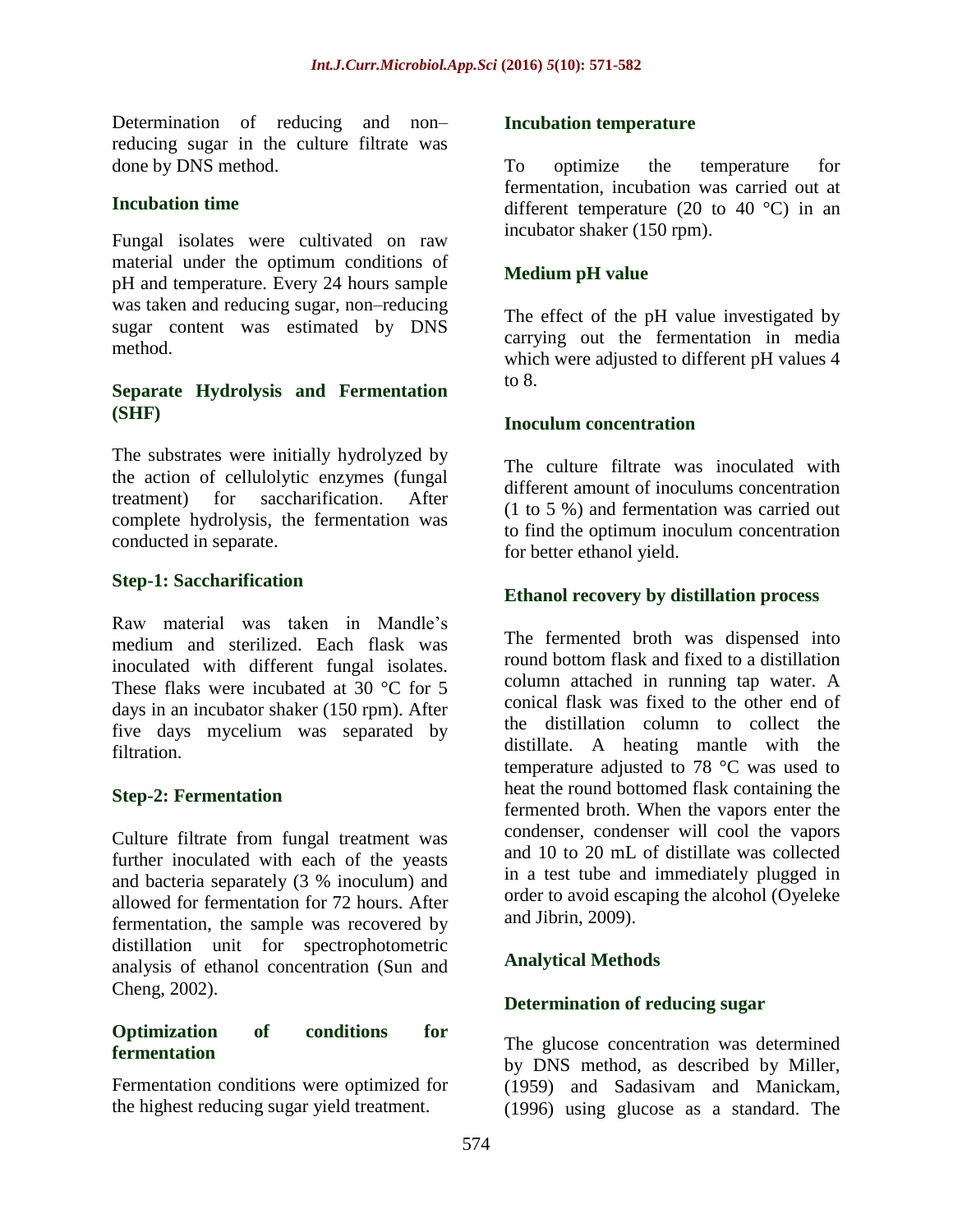aliquots of extract were pipette out from 0.5 to 3 mL in test tubes the volume was equalized to 3 ml with water in all the tubes. Then 3 mL of DNS reagent was added, mixed and heated for 5 min. on a boiling water bath. After the colour has developed, 1 mL of 40% Rochelle salt solution was added and mixed. The tubes were cooled under running tap water and the absorption was read at 510 nm. The amount of reducing sugar in the sample was calculated using standard graph prepared from working standard glucose.

## **Determination of Non-reducing Sugar**

Non-reducing sugars present in the extracts were hydrolyzed with sulphuric acid to reducing sugars. Then the total reducing sugars were estimated by DNS method. About 100 mg of the sample was taken and the sugars were extracted with 80 % alcohol (hot) twice (5mL each time). The supernatant was collected and evaporated on water bath. Ten ml of distilled water was added to dissolve the sugars. One ml of extract was pipette in to a test tube and 1ml of 1N H<sub>2</sub>SO<sub>4</sub> was added.

The mixture was hydrolyzed by heating at 49 °C for 30 min. and then 1 or 2 drops of methyl red indicator was added. The contents were neutralized by adding 1N NaoH drop wise from a pipette. Appropriate reagent blanks were maintained. Then total non-reducing sugar was estimated by DNS method (Sadasivam and Manickam, 1996; Agblevor *et al*., 2006; Patel, 2008).

## **Determination of ethanol concentration**

The amount of ethanol content was estimated by spectrophotometric method (JENWAY–6305, UV–VIS Spectrophotometer) as described by Caputi *et al*., (1968).

## **Statistical analysis**

All the results were statistically analyzed using SPSS soft ware to determine the mean of three replicates and its standard error value from independent experiments.

## **Results and Discussion**

## **Initial composition of areca nut husk**

The initial composition of areca nut husk as follows, particle size  $(0.64 \pm 0.01 \text{ mm})$ , reducing sugar  $(2.91 \pm 0.01 \text{ mg/g})$ , nonreducing sugar  $(0.30\pm0.001 \text{ mg/g})$ , total sugar (3.21±0.11 mg/g), cellulose (46.0 ± 1.53 %), hemicelluloses  $(40.3 \pm 0.23 \%)$ , and lignin  $(21.0 \pm 0.19)$ % was estimated (Table 1).

## **Selection of fungal species**

More efficient cellulolytic fungi *Aspergillus flavus* and lignin degrading fungi *P. chrysoprorium* NCIM 1197 was selected for microbiological treatment. Before fermentation, raw material was treated with specific fungal species to increases the maximum sugar yield. After fungal treatment, obtained the filtrate was further subjected to fermentation using yeast strains and bacterium *Z. mobilis* NCIM 2915.

## **Optimization of the culture conditions for fungal treatment**

## **Incubation temperature**

The fungal isolates were grown in the cultivation medium with raw material and incubated at various temperatures (5 °C to 50  $^{\circ}$ C) to define the optimal temperature for growth and saccharification. The fungal isolates were able to grow and yield reducing sugar in a broad range of incubation temperatures from 5 °C to 50 °C.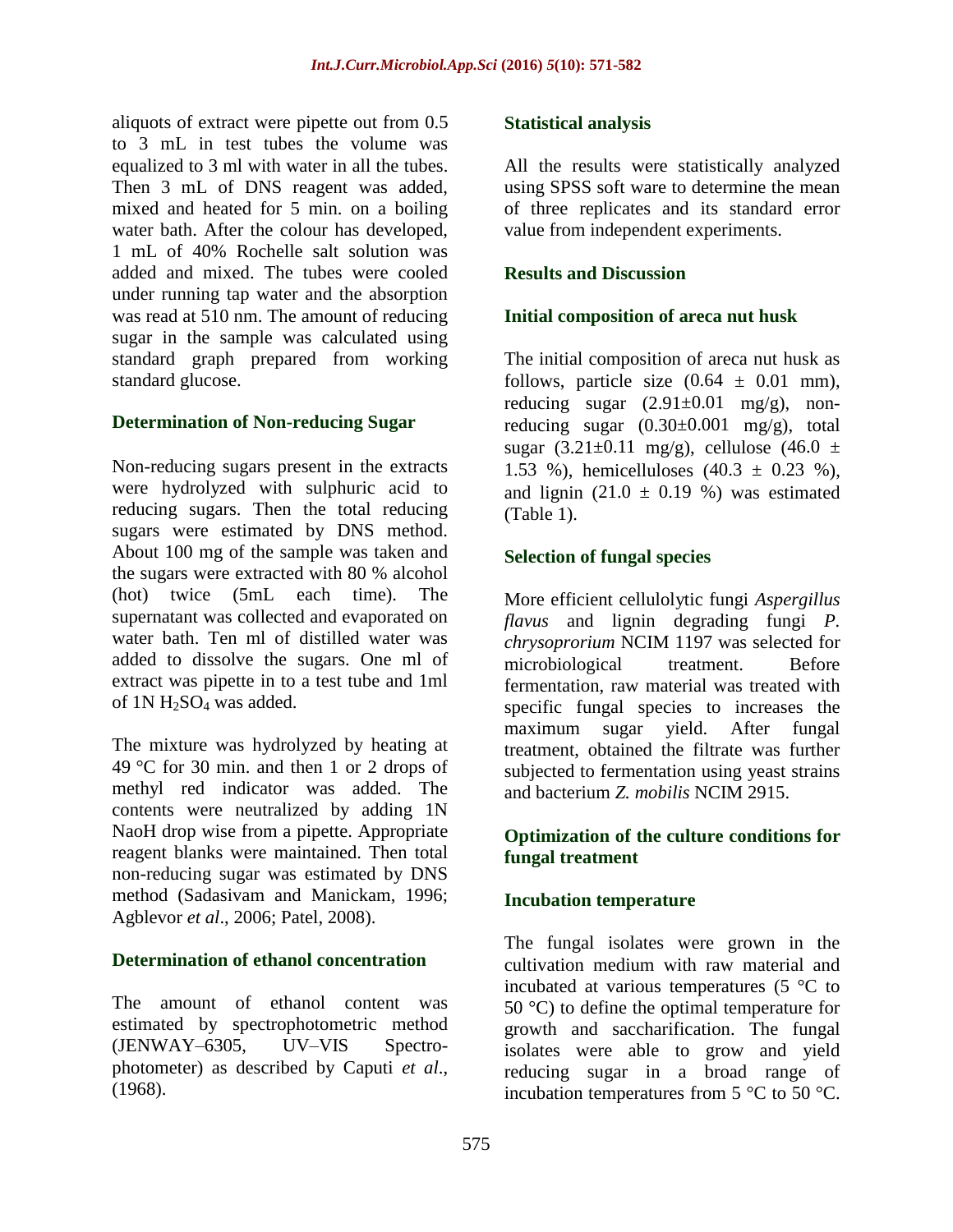The maximum reducing sugar yield temperature was between 25 °C to 30 °C for the isolates *A. flavus* and *P. chrysoprorium* NCIM 1197 on the raw material. The optimum temperature was between 25 °C to 30 °C for the isolates (Table 2).

## **Medium pH value**

The fungal isolates were grown on the media with raw material and pH adjusted to different values from 4 to 8. The isolates have shown the reducing sugar yield in wide range of pH from 4 to 8. The maximum reducing sugar yield was observed at pH 6 for the isolate of *A. flavus* and *P. chrysoprorium* NCIM 1197 on the raw material (Table 3).

## **Incubation time**

There was increase in the reducing sugar after two days until five days of incubation. But, from sixth day of incubation there was a decrease in the reducing sugar in all the fungal species. Therefore, the optimum incubation time for saccharification of raw material was considered as  $5<sup>th</sup>$  day (Table 4).

## **Optimization of conditions for fermentation (SHF)**

## **Incubation temperature**

Ethanol yield was observed at range of 20 to 40 °C. For *S. cerevisiae* NCIM 3095, *P. stipitis* NCIM 3498, *C. shehatae* NCIM 3500 and *Z. mobilis* NCIM 2915, 30 °C was optimum, with the treatment of *A. flavus* + *P. chrysoprorium* NCIM 1197 (AF+PC) on areca nut husk, similar yield was observed at both 25 °C and 30 °C. Overall 30 °C was found as the optimum temperature for fermentation (Table 5).

## **Medium pH value**

Fermentation was carried out at a range of 4- 8 pH. In AF+PC treatment, for *S. cerevisiae* NCIM 3095, *P. stipitis* NCIM 3498, *C. shehatae* NCIM 3500 and *Z. mobilis* NCIM 2915 on areca nut husk showed maximum ethanol yield at 5 and 6 pH. Overall maximum ethanol yield was observed in 6 pH (Table 6).

## **Inoculum concentration**

Fermentation with inoculum concentrations ranging from 1-5 % was conducted. In each case yield was similar with 2 and 3 % inoculum. But with AF+PC treatment, for *S. cerevisiae* NCIM 3095, *P. stipitis* NCIM 3498, *C. shehatae* NCIM 3500, *Z. mobilis* NCIM 2915 on areca nut husk showed maximum ethanol yield at 2 % and 3 % inoculum. Overall maximum ethanol yield was observed with 3 % inoculum (Table 7).

Microorganisms will treat the lignocelluloses biomass and enhance enzymatic hydrolysis. The microorganisms usually apply use to degrade lignin and hemicelluloses but very little part of cellulose, since cellulose is more resistance to microorganism than other parts of lignocelluloses biomass. The microbial treatment of office paper with *Sphingomonas paucimobilis* and *Bacillus circulans*, and found that treatment with the combined strains improved the enzymatic hydrolysis. White-rot fungi are the most effective Basidiomycetes for biological pretreatment of lignocellulosic materials. However the rate of hydrolysis in most biological pretreatment processes is very low and the most ligninsolubilising microorganisms also solubilise or consume cellulose (Idi and Mohamad, 2011).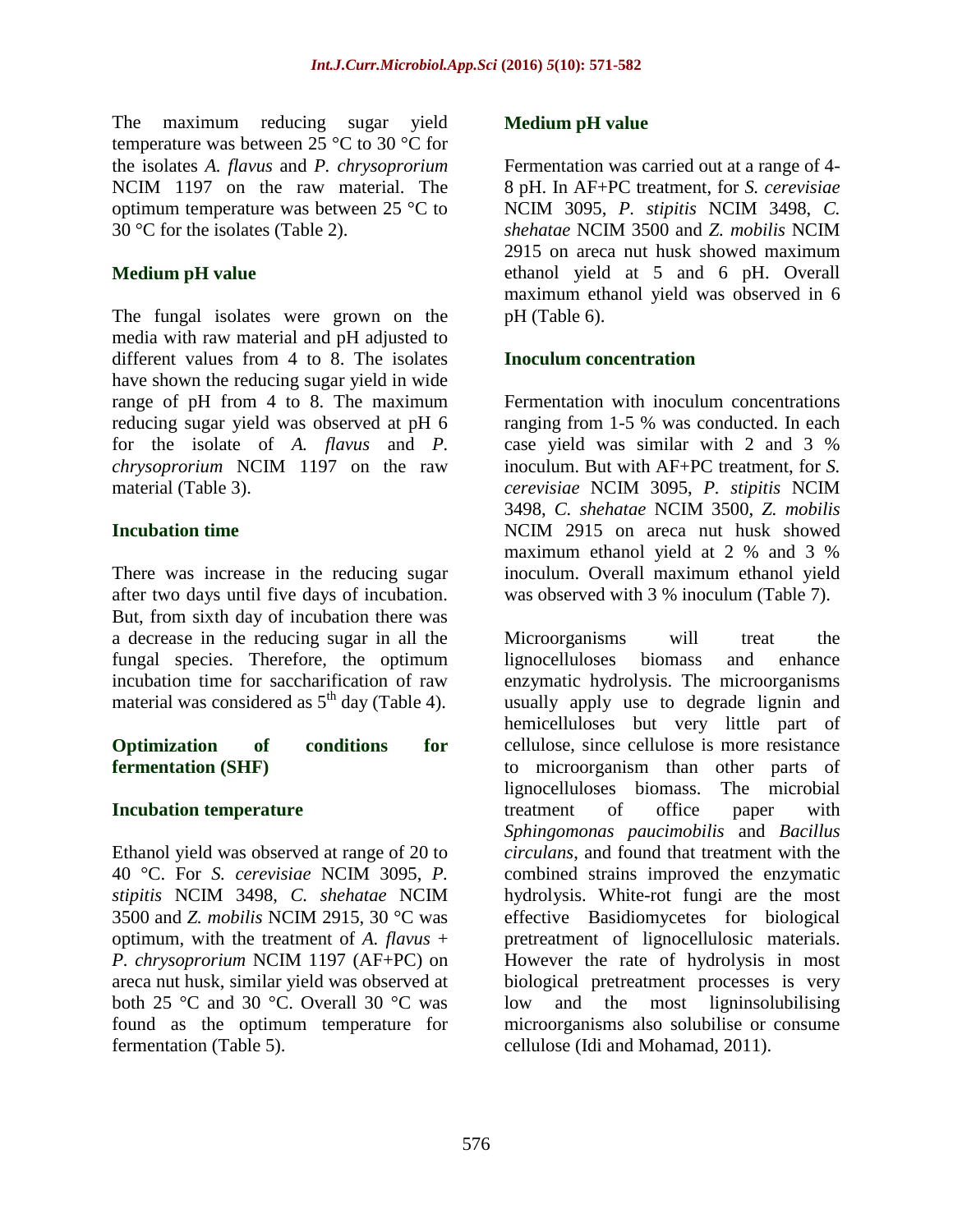In the present study, more efficient cellulolytic fungi *Aspergillus flavus* and lignin degrading fungi *P. chrysoprorium* NCIM 1197 was selected for microbiological treatment. After fungal treatment, obtained the filtrate was further subjected to fermentation using yeast strains and bacterium *Z. mobilis* NCIM 2915. Singh *et al*., (2008) evaluated eight bioagents, including fungi and bacteria, for their pretreatment effects on sugarcane trash. The maximum drop in C/N ratio of 61% was observed using *Aspergillus terreus*, followed by those obtained using *Cellulomonas uda*  (52%) and *Trichoderma reesei* and *Zymomonas mobilis* (49%). The C/N ratio is important for biomass pretreatment, because degradation of lignocellulosic material depends on the material's C/N ratio.

In the current study, the maximum reducing sugar yield temperature was between 25 °C to 30 °C for the isolates *A. flavus* and *P. chrysoprorium* NCIM 1197 on the raw material. The optimum temperature was between 25  $\degree$ C to 30  $\degree$ C for the isolates. Wichern *et al*., (2004) reported that fungi have a higher C/N ratio of 30:1 as compared to 10:1 for the bacteria; hence, fungi are more capable of degrading any lignocellulosic material, as their dependency on nitrogen is comparatively lower.

Biological pretreatment in combination with other pretreatment technologies has also been studied. Itoh *et al*., (2003) reported production of ethanol by simultaneous saccharification and fermentation (SSF) from beech wood chips after bioorganosolvation pretreatments by ethanolysis and white-rot fungi, *Ceriporiopsis sub*V*ermispora*, *Dichomitus squalens*, *Pleurotus ostreatus*, and *Coriolus versicolor.* The purpose of biotreatments with wood-rot fungi was to reduce the energy input required for the separation of wood components by ethanolysis. Keller *et al*., (2003) reported that the microbial pretreatment of biomass. Typical pretreatment requires high-energy (steam and electricity) and corrosion-resistant, high-pressure reactors. A review of the literature suggests that fungal pretreatment could potentially lower the severity requirements of acid, temperature and time. These reductions in severity are also expected to result in less biomass degradation and consequently lower inhibitor concentrations compared to conventional thermochemical pretreatment.

## **Table.1** Initial chemical composition of areca nut husk

| <b>SL No.</b> | <b>Parameters</b>            | Areca nut husk   |
|---------------|------------------------------|------------------|
|               | Particle size (mm)           | $0.64 \pm 0.01$  |
| 2             | Reducing sugars $(mg/g)$     | $2.91 \pm 0.01$  |
| 3             | Non-reducing sugars $(mg/g)$ | $0.30 \pm 0.001$ |
| 4             | Total sugars $(mg/g)$        | $3.21 \pm 0.11$  |
| 13            | Cellulose (%)                | $46.0 \pm 1.53$  |
| 14            | Hemi-cellulose (%)           | $40.3 \pm 0.23$  |
| 15            | Lignin $(\%)$                | $21.0 \pm 0.19$  |

**Note:** Results are mean  $\pm$  S.E of three replicates (n=3)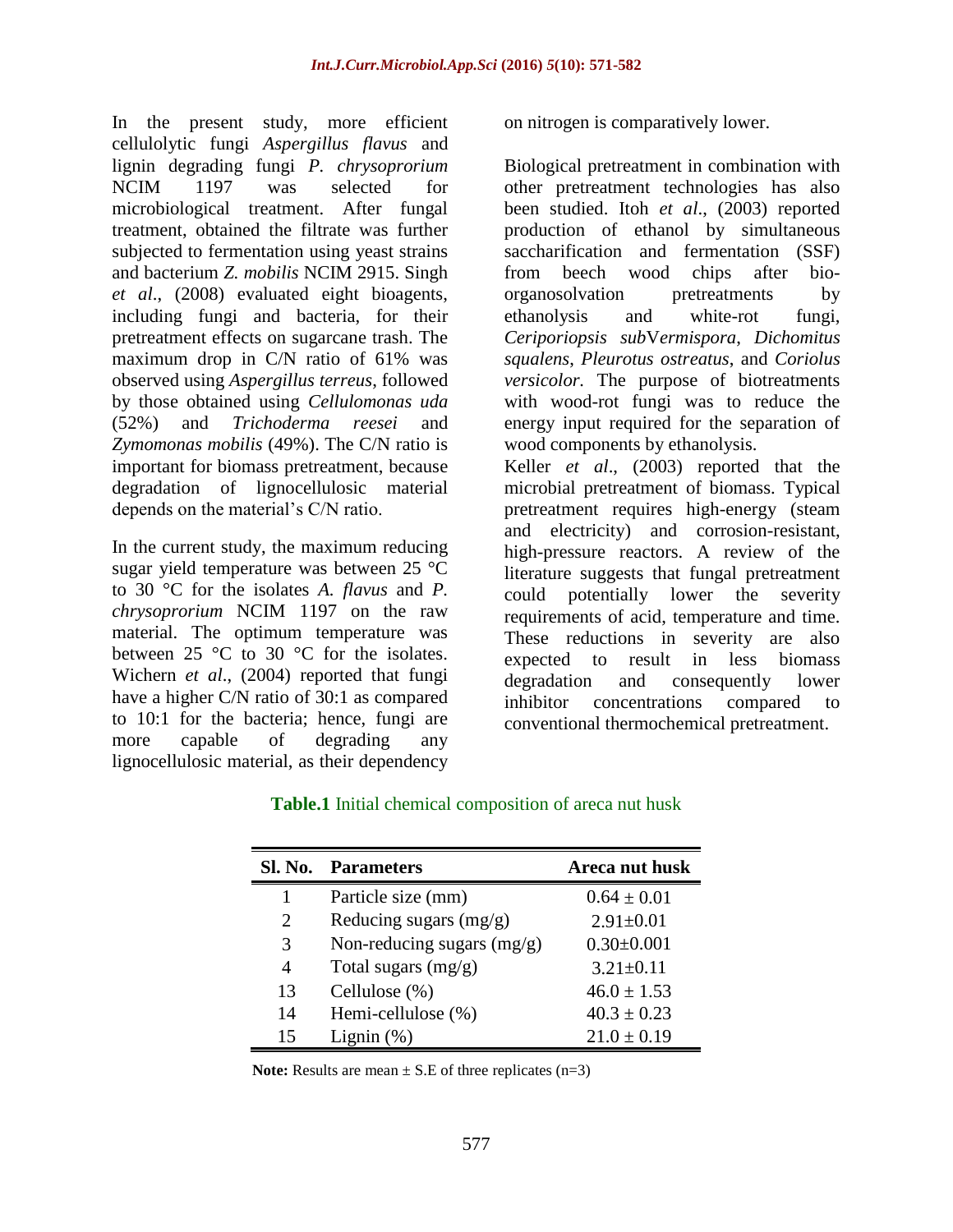| <b>Temperature</b> |                  | <b>Reducing sugar yield</b><br>(mg/g) | Non-reducing sugar yield<br>(mg/g) |                 |  |
|--------------------|------------------|---------------------------------------|------------------------------------|-----------------|--|
|                    | AF               | <b>PC</b>                             | AF                                 | <b>PC</b>       |  |
| 20                 | $28.78 \pm 1.0$  | $32.0 \pm 3.21$                       | $7.0 \pm 0.24$                     | $10.5 \pm 0.54$ |  |
| 25                 | $35.25 \pm 1.21$ | $44.32 \pm 2.35$                      | $9.21 \pm 0.25$                    | $12.6 \pm 0.62$ |  |
| 30                 | $33.0 \pm 1.32$  | $54.0\pm4.10$                         | $8.0 \pm 0.31$                     | $15.0 \pm 1.0$  |  |
| 35                 | $30.36 \pm 2.10$ | $41.85 \pm 3.38$                      | $7.51 \pm 0.17$                    | $14.0 \pm 0.94$ |  |
| 40                 | $23.0 \pm 1.90$  | $40.0 \pm 3.83$                       | $4.0 \pm 0.08$                     | $13.2 \pm 0.81$ |  |

| <b>Table.2</b> Effect of temperature on fungal treatment of areca nut husk |  |  |
|----------------------------------------------------------------------------|--|--|
|                                                                            |  |  |

**Note:** Results are mean  $\pm$  S.E of three replicates (n=3).

 **AF**- *Aspergillus flavus*, **PC**- *Phanerochaete chrysosporium* NCIM 1197

| pH | <b>Reducing sugar yield</b><br>(mg/g) |                  | Non-reducing sugar yield<br>(mg/g) |                 |
|----|---------------------------------------|------------------|------------------------------------|-----------------|
|    | AF                                    | <b>PC</b>        | AF                                 | <b>PC</b>       |
| 4  | $29.0 \pm 3.87$                       | $29.0 + 4.21$    | $6.0 \pm 0.08$                     | $9.0 \pm 0.10$  |
| 5  | $34.14 \pm 4.23$                      | $35.31 \pm 4.12$ | $8.0 \pm 0.12$                     | $10.0 \pm 0.14$ |
| 6  | $36.6\pm4.10$                         | $52.0 \pm 5.10$  | $10.12 \pm 0.24$                   | $16.5 \pm 0.29$ |
|    | $35.0 \pm 3.10$                       | $42.0 \pm 5.0$   | $9.0 \pm 0.28$                     | $14.0 \pm 0.34$ |
| 8  | $34.0 \pm 2.20$                       | $36.0 \pm 3.69$  | $8.0 \pm 0.30$                     | $12.0 \pm 0.41$ |

#### **Table.3** Effect of pH on fungal treatment of areca nut husk

**Note:** Results are mean  $\pm$  S.E of three replicates (n=3).

 **AF**- *Aspergillus flavus*, **PC**- *Phanerochaete chrysosporium* NCIM 1197

| Time in days |                 | Reducing sugar yield<br>(mg/g) | Non-reducing sugar yield<br>(mg/g) |                 |  |
|--------------|-----------------|--------------------------------|------------------------------------|-----------------|--|
|              | AF              | <b>PC</b>                      | AF                                 | <b>PC</b>       |  |
|              | $15.0 \pm 1.0$  | $17.0 \pm 1.12$                | $4.0 \pm 0.04$                     | $5.0 \pm 0.09$  |  |
| 2            | $12.0 \pm 0.98$ | $13.0 \pm 1.13$                | $2.2 \pm 0.01$                     | $7.0 \pm 0.08$  |  |
| 3            | $27.0 \pm 2.27$ | $29.4 \pm 2.23$                | $8.0 \pm 0.09$                     | $8.2 \pm 0.05$  |  |
| 4            | $31.0 \pm 2.63$ | $32.2 \pm 2.65$                | $10.0 \pm 0.13$                    | $10.0 \pm 0.14$ |  |
| 5            | $40.0 \pm 4.10$ | $58.0 \pm 6.10$                | $15.2 \pm 0.21$                    | $14.3 \pm 0.28$ |  |
| 6            | $36.0 \pm 3.63$ | $47.3 \pm 5.84$                | $14.1 \pm 0.32$                    | $11.0 \pm 0.32$ |  |
|              | $31.2 \pm 3.51$ | $45.0 \pm 4.89$                | $13.0 \pm 0.14$                    | $10.0 \pm 0.09$ |  |

#### **Table.4** Effect of incubation time on fungal treatment of areca nut husk

**Note:** Results are mean  $\pm$  S.E of three replicates (n=3).

**AF**- *Aspergillus flavus*, **PC**- *Phanerochaete chrysosporium* NCIM 1197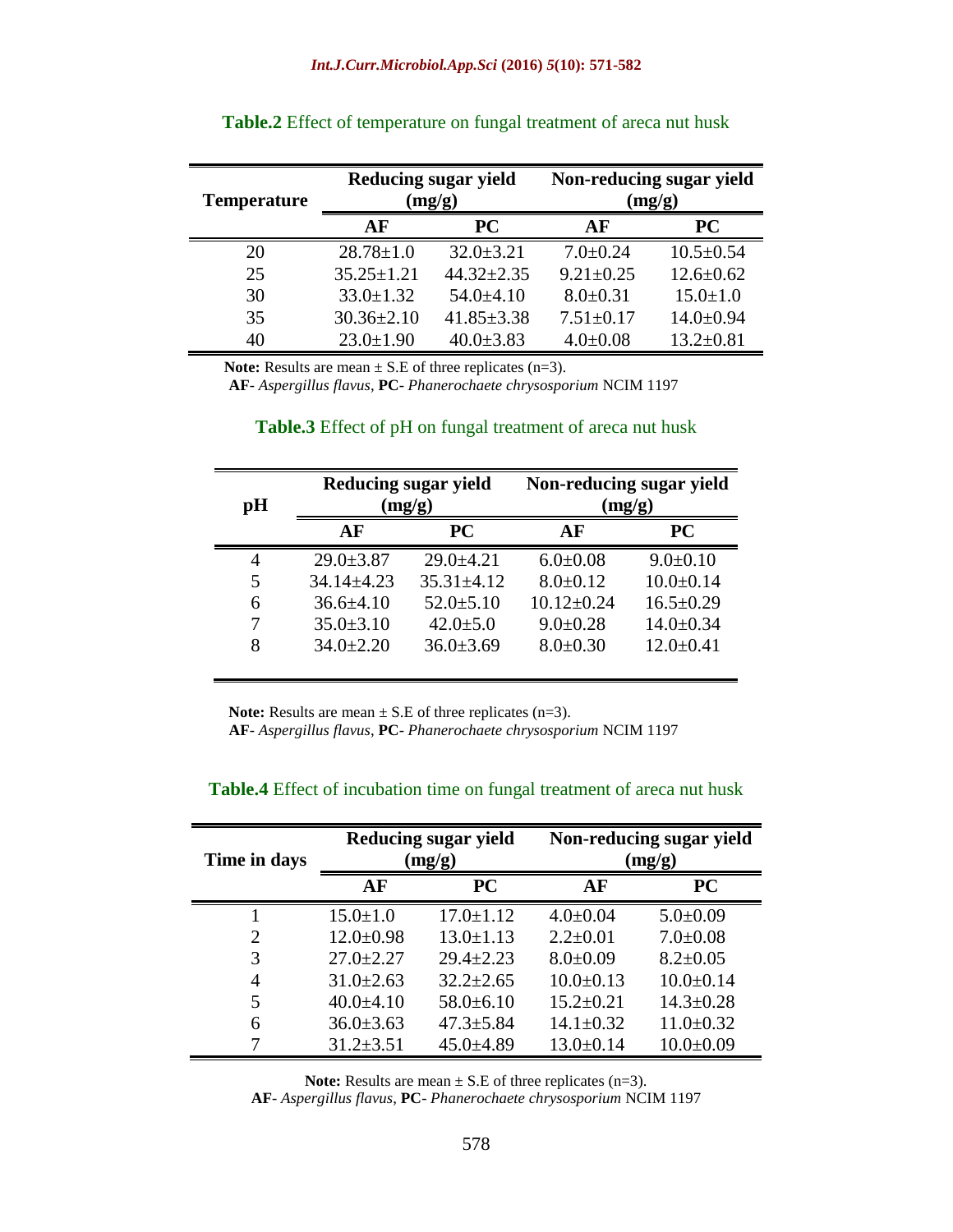|                    | Ethanol yield $(g/L)$             |                               |                                |                                 |                                 |                                |  |
|--------------------|-----------------------------------|-------------------------------|--------------------------------|---------------------------------|---------------------------------|--------------------------------|--|
| <b>Temperature</b> | S. cerevisiae<br><b>NCIM 3095</b> | S. uvarum<br><b>NCIM 3455</b> | S.pombe<br><b>NCIM</b><br>3457 | P. stipitis<br><b>NCIM 3498</b> | C. shehatae<br><b>NCIM 3500</b> | Z. mobilis<br><b>NCIM 2915</b> |  |
| 20                 | $8.6 \pm 0.46$                    | $3.4 \pm 0.08$                | $4.0 \pm 0.03$                 | $9.6 \pm 0.18$                  | $8.5 \pm 0.14$                  | $8.3 \pm 0.38$                 |  |
| 25                 | $9.4 \pm 0.56$                    | $4.2 \pm 0.09$                | $4.3 \pm 0.02$                 | $10.0+0.45$                     | $8.7 \pm 0.21$                  | $8.7 \pm 0.420$                |  |
| 30                 | $9.6 \pm 0.23$                    | $4.6 \pm 0.08$                | $4.8 \pm 0.08$                 | $11.0 \pm 0.36$                 | $8.8 \pm 0.36$                  | $8.9 \pm 0.51$                 |  |
| 35                 | $9.2 \pm 0.98$                    | $4.0 \pm 0.06$                | $3.8 \pm 0.05$                 | $9.4 \pm 0.039$                 | $8.5 \pm 0.39$                  | $7.5 \pm 0.50$                 |  |
| 40                 | $8.2 \pm 0.84$                    | $3.5 \pm 0.04$                | $3.4 \pm 0.09$                 | $9.0 \pm 0.41$                  | $8.1 \pm 0.41$                  | $7.1 \pm 0.44$                 |  |

#### **Table.5** Effect of temperature on fermentation for *A. flavus* + *P. chrysosporium* NCIM 1197

**Note:** Results are mean  $\pm$  S.E of three replicates (n=3)

*Saccharomyces cerevisiae* NCIM 3095, *Saccharomyces uvarum* NCIM 3455, *Schizosaccharomyces pombe* NCIM 3457, *Pichia stipitis* NCIM 3498, *Candida shehatae* NCIM 3500 and *Zymomonas mobilis* NCIM 2915.

#### **Table.6** Effect of pH on fermentation for *A. flavus* + *P. chrysosporium* NCIM 1197

| pH | S. cerevisiae<br><b>NCIM 3095</b> | S. uvarum<br><b>NCIM 3455</b> | S. pombe<br><b>NCIM 3457</b> | P. stipitis<br><b>NCIM 3498</b> | C. shehatae<br><b>NCIM 3500</b> | Z. mobilis<br><b>NCIM 2915</b> |
|----|-----------------------------------|-------------------------------|------------------------------|---------------------------------|---------------------------------|--------------------------------|
| 4  | $9.1 + 0.42$                      | $4.3 \pm 0.02$                | $4.0 \pm 0.03$               | $10.3 + 1.0$                    | $8.9 + 0.09$                    | $8.0 \pm 0.14$                 |
| 5  | $9.3 \pm 0.65$                    | $5.0 \pm 0.03$                | $4.6 \pm 0.04$               | $10.8 \pm 0.91$                 | $9.4 \pm 0.14$                  | $8.6 \pm 0.19$                 |
| 6  | $9.8 + 0.47$                      | $4.3 \pm 0.06$                | $5.4 \pm 0.07$               | $11.2 \pm 0.84$                 | $9.0 \pm 0.28$                  | $8.8 \pm 0.25$                 |
| 7  | $8.7 \pm 0.87$                    | $4.0 \pm 0.01$                | $4.4 \pm 0.02$               | $10.5 \pm 0.74$                 | $8.6 \pm 0.63$                  | $8.3 \pm 0.31$                 |
| 8  | $8.4 + 0.09$                      | $3.8 \pm 0.02$                | $3.9 + 0.01$                 | $9.8 + 0.23$                    | $8.4 \pm 0.08$                  | $7.8 + 0.21$                   |

**Note:** Results are mean  $\pm$  S.E of three replicates (n=3)

*Saccharomyces cerevisiae* NCIM 3095, *Saccharomyces uvarum* NCIM 3455, *Schizosaccharomyces pombe* NCIM 3457, *Pichia stipitis* NCIM 3498, *Candida shehatae* NCIM 3500 and *Zymomonas mobilis* NCIM 2915.

#### **Table.7** Effect of inoculum concentration on fermentation for *A. flavus* + *P. chrysosporium* NCIM 1197

|                                  | Ethanol yield $(g/L)$             |                               |                              |                                 |                                 |                                |  |
|----------------------------------|-----------------------------------|-------------------------------|------------------------------|---------------------------------|---------------------------------|--------------------------------|--|
| <b>Inoculum</b><br>concentration | S. cerevisiae<br><b>NCIM 3095</b> | S. uvarum<br><b>NCIM 3455</b> | S. pombe<br><b>NCIM 3457</b> | P. stipitis<br><b>NCIM 3498</b> | C. shehatae<br><b>NCIM 3500</b> | Z. mobilis<br><b>NCIM 2915</b> |  |
| 1%                               | $8.6 + 0.33$                      | $4.3 + 0.08$                  | $4.0+0.01$                   | $10.0 + 0.44$                   | $8.8 + 0.32$                    | $8.1 \pm 0.65$                 |  |
| 2%                               | $9.0 + 0.41$                      | $4.6 + 0.07$                  | $5.4 \pm 0.03$               | $10.6 \pm 0.56$                 | $9.0 + 0.54$                    | $8.7 \pm 0.45$                 |  |
| 3%                               | $9.7+0.51$                        | $4.9 + 0.05$                  | $6.0+0.04$                   | $11.8 + 0.58$                   | $10.8 + 0.69$                   | $8.9 + 0.87$                   |  |
| 4%                               | $9.1 + 0.21$                      | $4.0 \pm 0.09$                | $5.8 \pm 0.08$               | $9.4 + 0.64$                    | $9.4 + 0.25$                    | $7.4 \pm 0.56$                 |  |
| 5%                               | $9.0 + 0.11$                      | $3.8 \pm 0.008$               | $4.2 + 0.01$                 | $8.0 \pm 0.39$                  | $9.1 \pm 0.69$                  | $7.0 \pm 0.47$                 |  |

**Note:** Results are mean  $\pm$  S.E of three replicates (n=3)

*Saccharomyces cerevisiae* NCIM 3095, *Saccharomyces uvarum* NCIM 3455, *Schizosaccharomyces pombe* NCIM 3457, *Pichia stipitis* NCIM 3498, *Candida shehatae* NCIM 3500 and *Zymomonas mobilis* NCIM 2915.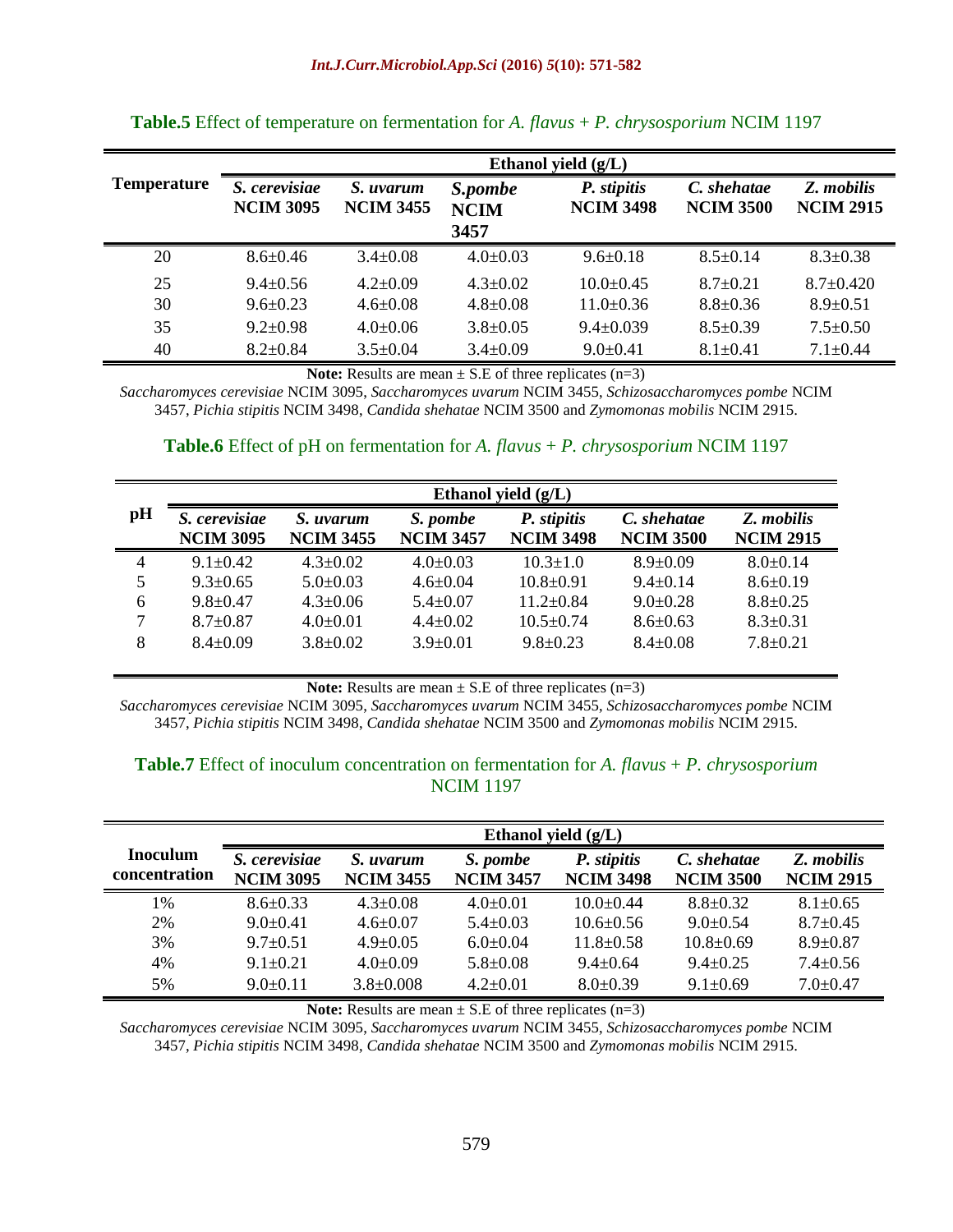**Fig.1** Study location and map of Shivamogga District, Karnataka State, India



**Fig.2** A. Areca nut palm (plant), B. Areca nut husk and C. Milled areca nut husk (0.64mm)



Furthermore, potential advantages of fungal pretreatment of agricultural residues, such as corn stover, are suggested by its effectiveness in improving the cellulose digestibility of many types of forage fiber and agricultural wastes.

In the present study, overall maximum ethanol yield was observed with 3 % inoculums. Suhardi *et al*., (2013) reported that the process of converting lignocellulosic biomass to ethanol involves pretreatment to disrupt the complex of lignin, cellulose, and hemicellulose, freeing cellulose and hemicellulose for enzymatic saccharification and fermentation. Determining optimal pretreatment techniques for fermentation is essential for the success of lignocellulosic energy production process.

Fungal pre-treatment of lignocellulosic materials is an important biological pretreatment method in which microorganisms are used for selective degradation of lignin and hemicelluloses. It is a safe, environmentally friendly and less energy intensive method compared to other pretreatment methods.

In conclusion, as highest reducing sugar yield was seen in *Aspergillus flavus* and *Phanerochaete chrysosporium* NCIM 1197 treated with areca nut husk, the ethanol yield was also observed to be the highest in areca nut husk. Overall yield of ethanol was high with the areca nut husk, best fungal treatment with *Aspergillus flavus* and *Phanerochaete chrysosporium* NCIM 1197. The fungal treatment was found to be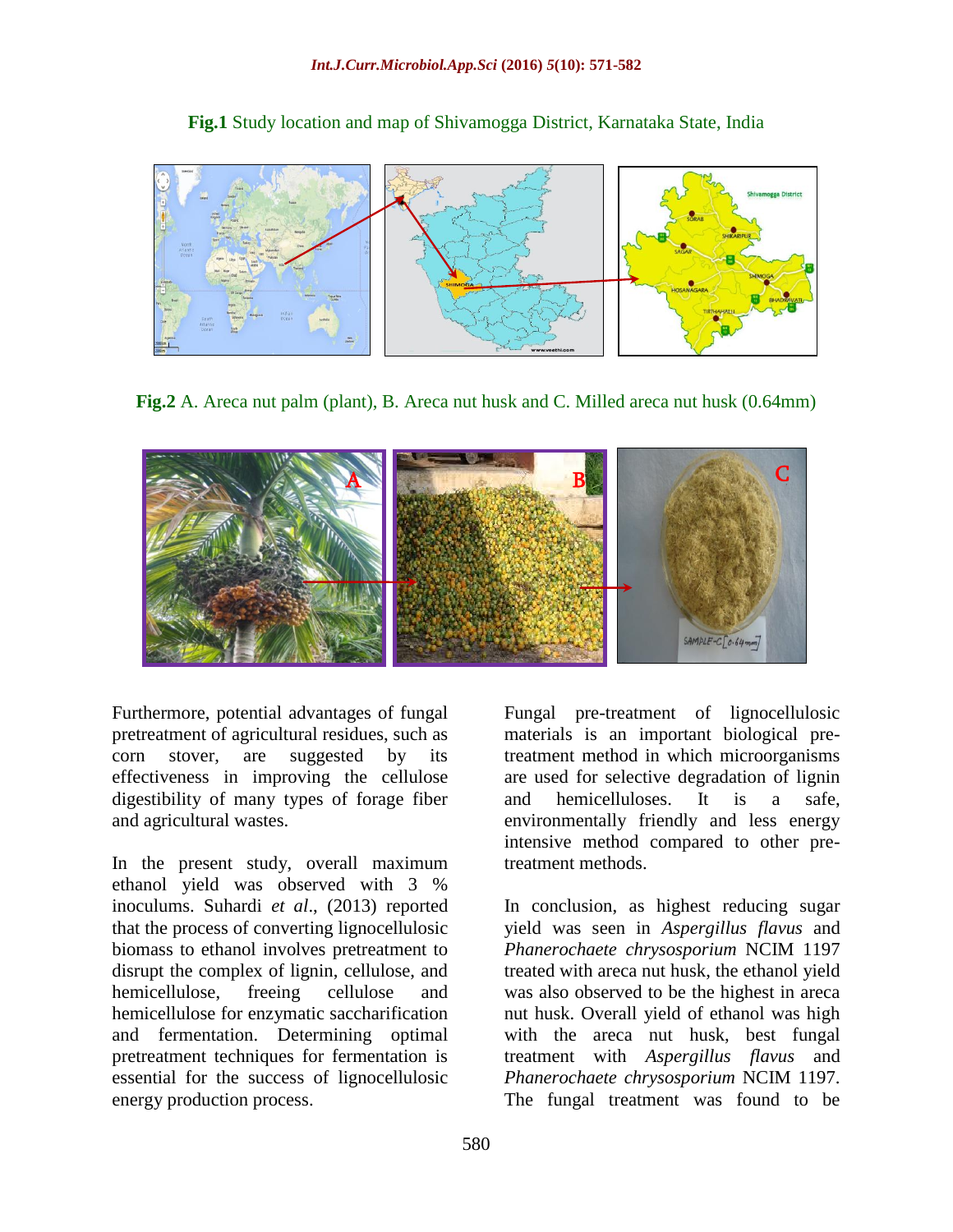effective for conversion of cellulosic material for ethanol production.

## **Acknowledgement**

The authors are gratefully acknowledged the Department of Microbiology for providing laboratory facilities and also grateful to other backward class and minority cell, Kuvempu University for their inspiring help and providing financial support to carry out the research work.

## **References**

- Agblevor, F.A., Cundiff, J.S. and Mingle, W. 2006. Storage and Characterization of cotton gin waste for ethanol production. *J. Res. Conservation and Recycling*, 46 (2): 198–216.
- Caputi, A., Ueda, J.M. and Brown, T. 1968. Spectrophotometric determination of chromic complex formed during oxidation of alcohol. *American J. Ethanol Viticulture*, 19: 160–165.
- Ciani, M. and Ferraro, L. 1998. Combined use of immobilized *Candida stellata* cells and *Saccharomyces cerevisiae* to improve the quality of wines. *J. Applied Microbiol.*, 85: 247–254.
- Gurav, M.S. and Geeta G.S. 2007. Effectiveness of fungal pretreatment of agro residues on ethanol production by yeasts and *Zymomonas mobilis*. *Karnataka J. Agri. Sci.,* 20(2): 301– 304.
- Hamelinck, C.N., Hooijdonk, G.V. and Faaij, A.P.C. 2005. Ethanol from lignocellulosic biomass: technoeconomic performance in short-, middle- and long-term. *Biomass and Bioenergy*, 28(4): 384-410.
- Hendriks, A. and Zeeman, G. 2009. Pretreatments to enhance the digestibility of lignocellulosic biomass. *Bioreso. Technol.*, 100(1): 10-18.
- Idi, A. and Mohamad, S.E. 2011. Bioethanol from second generation feedstock Lignocellulose biomass. *Interdisciplinary J. Contemporary Res. Business*, 3 (8): 919–935.
- Itoh, H., Wada, M., Honda, Y., Kuwahara, M. and Watanabe, T. 2003. Bioorganosolve pretreatments for simultaneous saccharification and fermentation of beech wood by ethanolysis and white rot fungi. *J. Biotechnol.,* 103(3): 273–280.
- Keller, F.A., Hamilton, J.E. and Nguyen, Q.A. 2003. Microbial pretreatment of biomass: potential for reducing severity of thermochemical biomass pretreatment. *Appl. Biochem. Biotechnol.*, 105: 27–41.
- Kumar, N.K.J., Thippeswamy, B., Banakar, S.P., Thirumalesh, B.V. and Krishnappa, M. 2012b. Effectiveness of fungal pretreatment of areca nut (*Areca catechu* L.) husk waste on bioethanol production by yeasts and *Zymomonas mobilis*. *Int. J. Recent Scientific Res.,* 3: 400–406.
- Kumar, N.K.J., Thippeswamy, B., Thirumalesh, B.V. and Banakar, S.P. 2012a. Effect of pretreatment for delignification and sugar recovery for bioethanol production from Areca nut husk waste. *Int. J. Curr. Res.,* 4: 18– 24.
- Miller, G.L. 1959. Use of dinitrosalicylic acid reagent for determination of reducing sugars. *Anal. Chem.*, 31(3): 426–428.
- Moniruzzaman, M., Zahangir, M.A., Sujan, S.M.A., Hossain, M. and Jamal, M.S. 2013. Enzymatic Saccharification of Bagasse: Effects of Different Pretreatment Methods. *Int. J. Renewable Energy Res.*, 3(2): 230–234.
- Narayanamurthy, G., Ramachandra, Y.L., Rai, S.P., Manohara, Y.N. and Kavitha, B.T. 2008. Areca husk: An